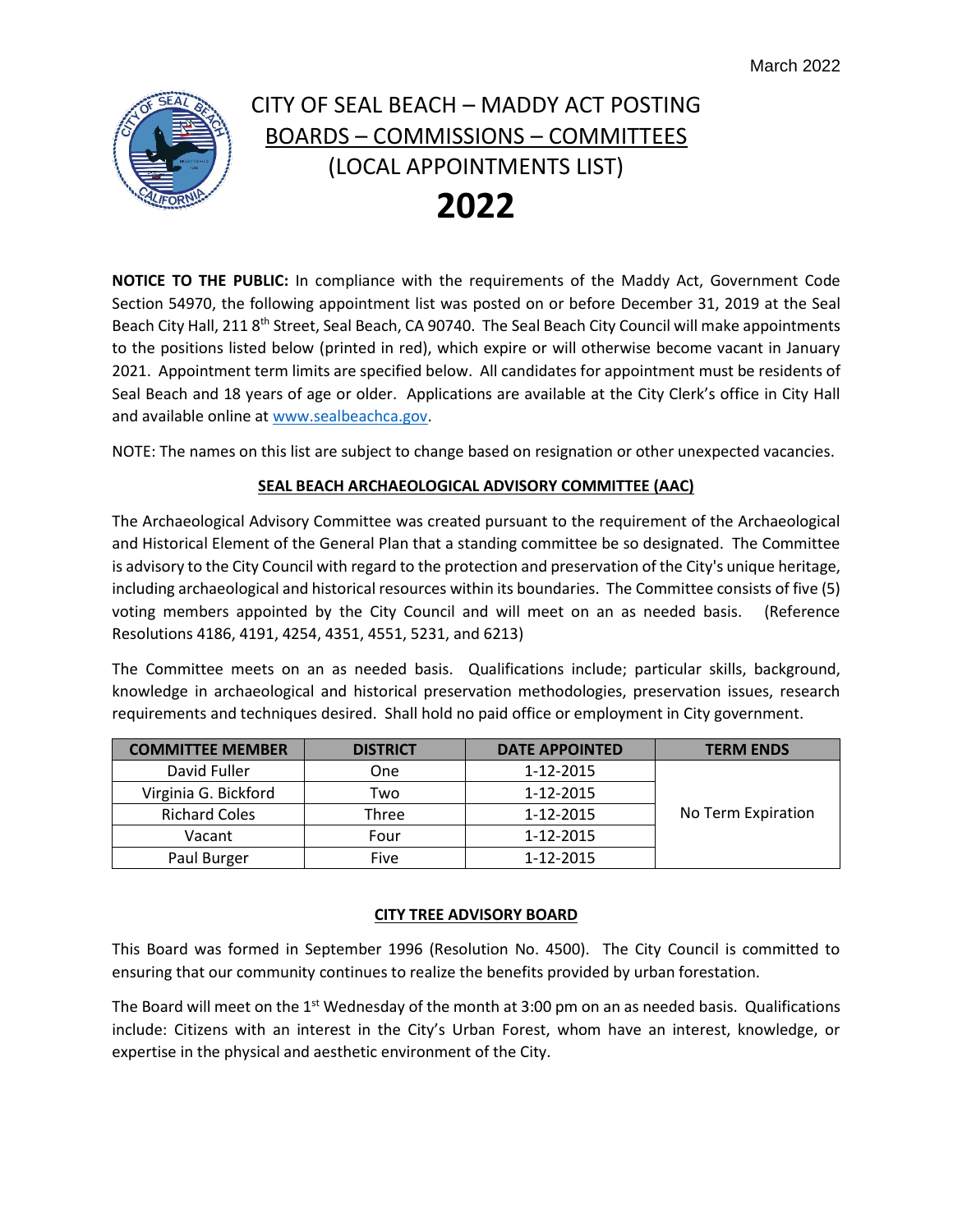

### CITY OF SEAL BEACH – MADDY ACT POSTING BOARDS – COMMISSIONS – COMMITTEES (LOCAL APPOINTMENTS LIST)

# **2022**

| <b>COMMITTEE MEMBER</b> | <b>DISTRICT</b> | <b>DATE APPOINTED</b> | <b>TERM ENDS</b>   |
|-------------------------|-----------------|-----------------------|--------------------|
| Jim Caviola             | One             | 1-12-2015             |                    |
| Donn Lee                | Two             | 2-9-2015              |                    |
| Chuck Stillwell         | Three           | 1-12-2015             |                    |
| <b>Ronald Blaul</b>     | Three           | 1-12-2015             | No Term Expiration |
| Mario Voce              | Four            | 2-28-2022             |                    |
| Tony Chang              | Four            | 1-12-2015             |                    |
| Vacant                  | <b>Five</b>     | Vacant as of 4-3-2018 |                    |

#### **COYOTE COMMITTEE (ADHOC)**

The intent of the committee is to provide guidance for City staff in dealing with coyotes in Seal Beach. The City's strategy for managing coyotes is based on balancing respect and protection for wildlife and their habitats without compromising public safety. The committee was established by the City Council on September 8, 2014.

The Committee meets on an as needed basis. Qualifications include; elector of the City from the respective Councilmanic District, two Council Members, a representative from the Police Department, and two animal experts.

| <b>COMMITTEE MEMBER</b>         | <b>DISTRICT</b> | <b>DATE APPOINTED</b> | <b>TERM ENDS</b>   |
|---------------------------------|-----------------|-----------------------|--------------------|
| <b>Bonnie Campbell</b>          | <b>One</b>      |                       |                    |
| Joan Alderson                   | Two             |                       |                    |
| Dr. Tim Revell                  | Three           |                       |                    |
| Patty Campbell                  | Four            |                       |                    |
| Dottie Dickerson                | <b>Five</b>     |                       |                    |
| Joe Kalmick                     | Council - One   | 2-27-2019             | No Term Expiration |
| Sandra Massa-Lavitt             | Council-Five    | 9-8-2014              |                    |
| Captain Mike Ezroj              | PD.             |                       |                    |
| <b>Staycee Dains (LB Animal</b> | Expert          |                       |                    |
| Care Svcs)                      |                 |                       |                    |
| <b>Bob Schallmann (NWS)</b>     | Expert          |                       |                    |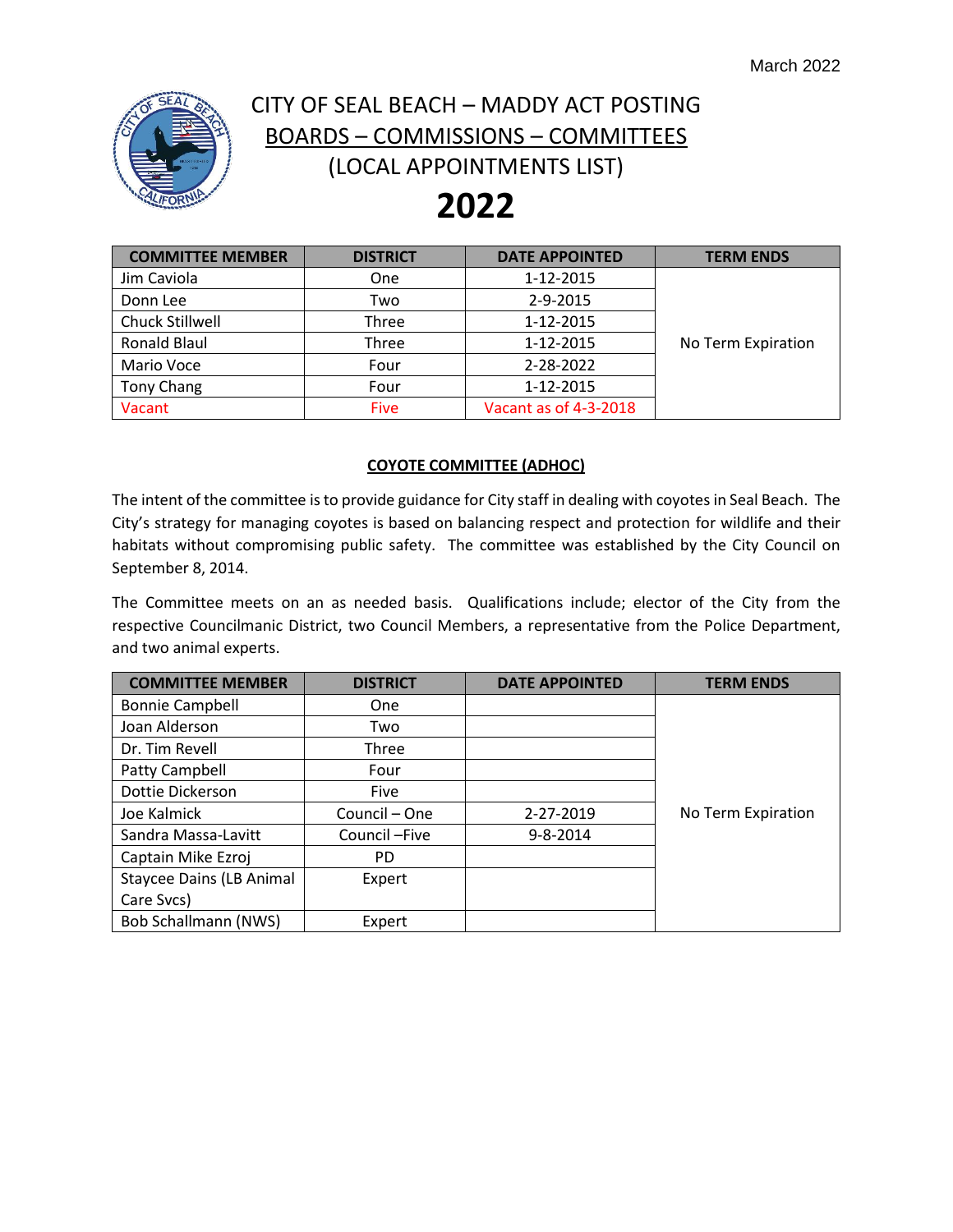

#### **ENVIRONMENTAL QUALITY CONTROL BOARD**

The environmental Quality Control Board was established October, 1970 and consists of five (5) members serving terms of four (4) years. Created to meet and cope with environmental and pollution problems facing the City and its inhabitants. (Municipal Code Chapter 3.10)

The Board meets on the 4th Wednesday of the month at 6:00 pm. Qualifications include: Elector of the City from the respective Councilmanic District. Shall hold no paid office or employment in the City government.

| <b>COMMITTEE MEMBER</b> | <b>DISTRICT</b> | <b>DATE APPOINTED</b>  | <b>TERM ENDS</b> |
|-------------------------|-----------------|------------------------|------------------|
| Gary Allen              | One             | 3-11-2019              | 2022             |
| Ben Wong                | Two             | 1-9-2017               | 2024             |
| <b>Richard Coles</b>    | Three           | 4-10-2017              | 2022             |
| Vacant                  | Four            | Vacant as of 2-25-2021 | 2024             |
| Roger Bennett           | Five            | 1-12-2015              | 2022             |

#### **HISTORIC PRESERVATION COMMITTEE**

The Historic Preservation Committee was established by Resolution 6584 on July 27, 2015. The Committee is comprised of citizens representing all five (5) voting Districts with an interest in preserving those resources that represent the history and culture of Seal Beach. Providing guidance to the City in developing and implementing programs that ensure the identification, designation, and protection of Cultural resources in the City; increase the public awareness of the City's historic resources; provide guidelines to identify historic resources throughout the City; promote the economic health of the City and protect property values by encouraging new construction and investment that is compatible with the scale, style, and character of the City's residential neighborhoods; and avoid demolition, inappropriate alteration, and neglect of the City's historic resources.

The Committee meets on an as needed basis. Qualifications include: Must be a qualified elector of City from the respective Councilmanic District. Shall hold no paid office or employment in the City government.

| <b>COMMITTEE MEMBER</b> | <b>DISTRICT</b> | <b>DATE APPOINTED</b>  | <b>TERM ENDS</b>   |
|-------------------------|-----------------|------------------------|--------------------|
| Vacant                  | <b>One</b>      | Vacant as of 4-2-2018  |                    |
| Vacant                  | Two             | Vacant as of 4-1-2019  |                    |
| Vacant                  | Three           | Vacant as of 9-26-2018 | No Term Expiration |
| Patty Campbell          | Four            | 10-13-2015             |                    |
| Margo Wheeler           | Five            | $3-14-2022$            |                    |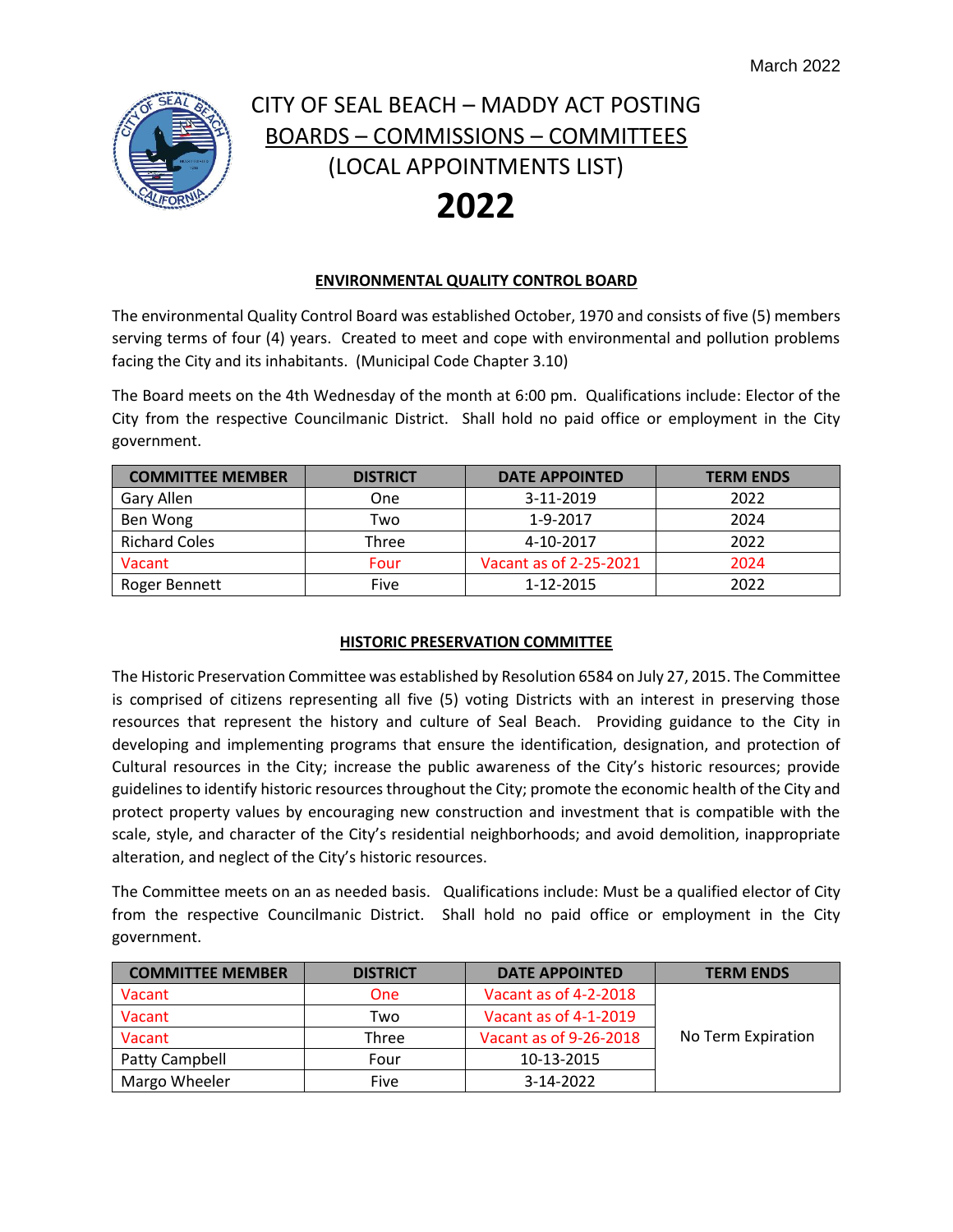

#### **PLANNING COMMISSION**

The Seal Beach Planning Commission was established November, 1949. The appointments to the Commission are for a term of four (4) years. (Municipal Code Chapter 3.10)

The Commission meets on the 1<sup>st</sup> and 3<sup>rd</sup> Monday of the month at 7 pm. Qualifications include: Must be a qualified elector of the City from the respective Councilmanic District. Shall hold no paid office or employment in the City government.

| <b>COMMITTEE MEMBER</b> | <b>DISTRICT</b> | <b>DATE APPOINTED</b> | <b>TERM ENDS</b> |
|-------------------------|-----------------|-----------------------|------------------|
| <b>Steve Miller</b>     | One             | 3-11-2019             | 2022             |
| Dominic (Nick) Massetti | Two             | 01-10-2022            | 2024             |
| <b>Michael Thomas</b>   | Three           | 10-5-2015             | 2022             |
| Patty Campbell          | Four            | 1-12-2015             | 2024             |
| Mariann Klinger         | Five            | 10-5-2015             | 2022             |

#### **RECREATION AND PARKS COMMISSION**

The Commission was established in May, 1955 and reactivated in 1970. The appointments to the Commission are for a term of four (4) years. The Commission acts in an advisory capacity to the City Council and Director of Recreation and cooperates with other governmental agencies and civic groups in the advancement of sound parks and recreation planning and programming. (Municipal Code Chapter 3.10)

The Commission meets on the  $4<sup>th</sup>$  Wednesday of each month except July, August, and December at 6:00 pm (if a holiday, the same day of the following week). Qualifications include: Must be a qualified elector of the City from the respective Councilmanic District. Shall hold no paid office or employment in the City government.

| <b>COMMITTEE MEMBER</b>  | <b>DISTRICT</b> | <b>DATE APPOINTED</b> | <b>TERM ENDS</b> |
|--------------------------|-----------------|-----------------------|------------------|
| Brooke Mabe              | One             | 03-11-2019            | 2022             |
| James Dunphy             | Two             | 10-23-2017            | 2024             |
| Tom Payne                | Three           | 5-13-2019             | 2022             |
| Ann Gunvalsen Saks       | Four            | 1-9-2017              | 2024             |
| <b>Christine Bittner</b> | Five            | 1-12-2015             | 2022             |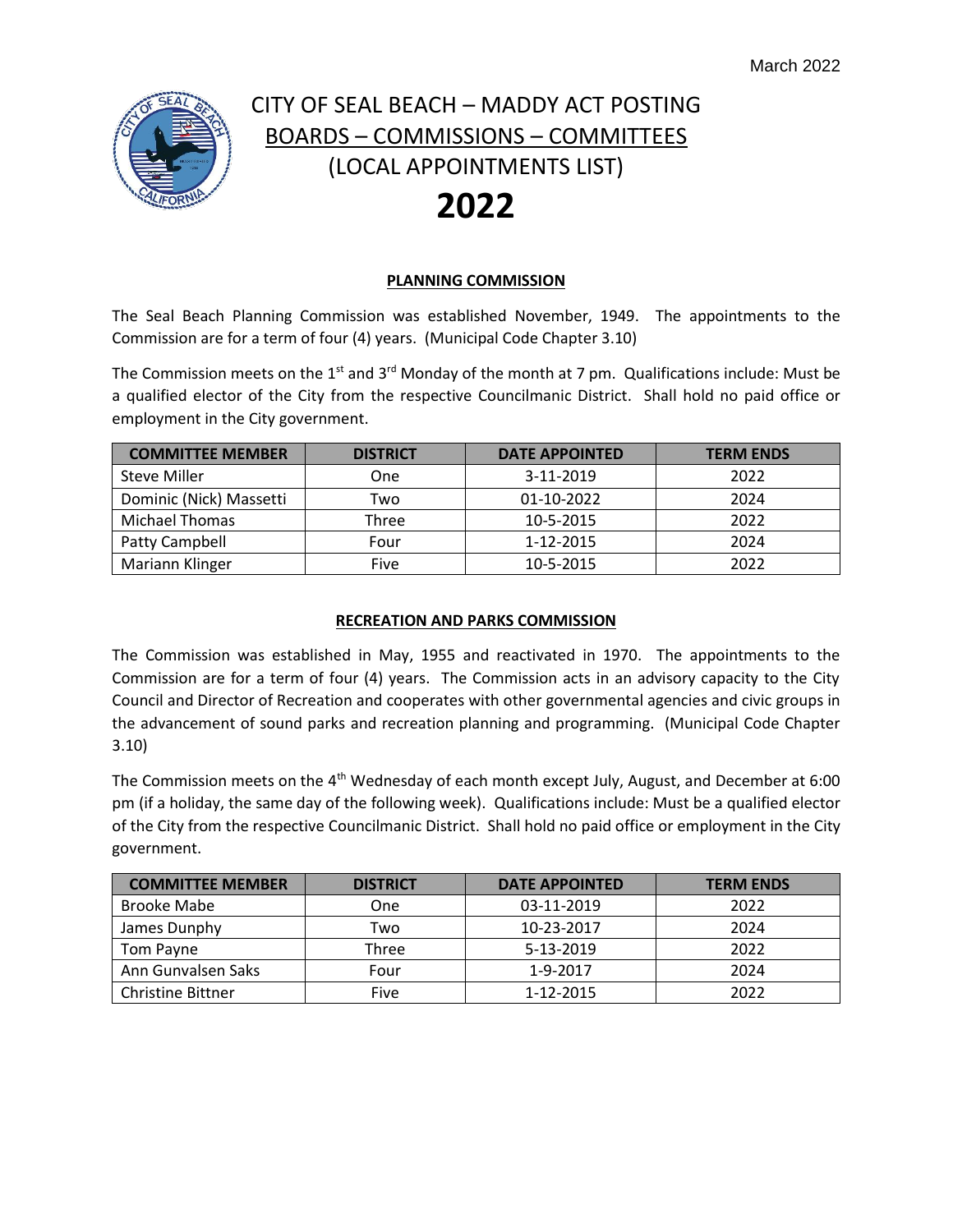

#### **SEAL BEACH CABLE COMMUNICATIONS FOUNDATION**

The Seal Beach Cable Communications Foundation, a California Nonprofit Public Benefit Corporation, was created in 1984, organized primarily for the purpose of fostering and promoting civic advancement through activities related to cable communications, community promotion, and other appropriate public services. The Foundation consists of a five (5) member Board of Directors appointed by the City Council for a term of two (2) years.

The Foundation meets on the  $3<sup>rd</sup>$  Wednesday of the month at 7 pm. Qualifications include: Reference Cable Franchise Agreement, Articles of Incorporation and Bylaws.

| <b>COMMITTEE MEMBER</b> | <b>DISTRICT</b> | <b>DATE APPOINTED</b> | <b>TERM ENDS</b> |
|-------------------------|-----------------|-----------------------|------------------|
| Seretta Fielding        | One             | 3-11-2019             | 2022             |
| Jose Osuna              | Two             | 1-12-2015             | 2024             |
| <b>Peter Anninos</b>    | Three           | 1-12-2015             | 2022             |
| Vacant                  | Four            | 2-22-2021             | 2024             |
| Owen Hughes             | Five            | 9-13-2021             | 2022             |

#### **SEAL BEACH HISTORIC RESOURCES FOUNDATION**

The Seal Beach Historic Resources Foundation is an independent non-profit corporation with initial Board of 5 members appointed by the City Council; thereafter, the foundation **will not** be a City committee or board. The Foundation could increase its Board to as many as 15 Directors and elect its own officers.

It is anticipated that the Foundation would own and maintain historic resources for Seal Beach, making them available for public viewing and educational programs. Private philanthropy would support the operations of the Foundation, although the City and other organizations could provide grant funds and "in-kind" services. The first meeting of the foundation will take place in 2022. At the first meeting of the foundation, the Board of Directors will establish meeting dates and times.

Each director shall hold office for a term of three (3) years and until his or her successor shall have been elected and appointed in accordance with Section 4 of this Article. No director may serve for more than two (2) consecutive terms, except that the uncompleted term of a vacating director is not considered a term for re-election purposes. A term of less than three (3) years shall not be considered a full term. Terms shall be staggered in such a way that a minimum of one director is appointed each year. \***For the purpose of accomplishing the staggered terms required by these Bylaws, the initial terms of the initial directors may be longer than three (3) years but in no event may exceed six (6) years, as set forth in the resolution of the incorporator appointing such initial directors.**